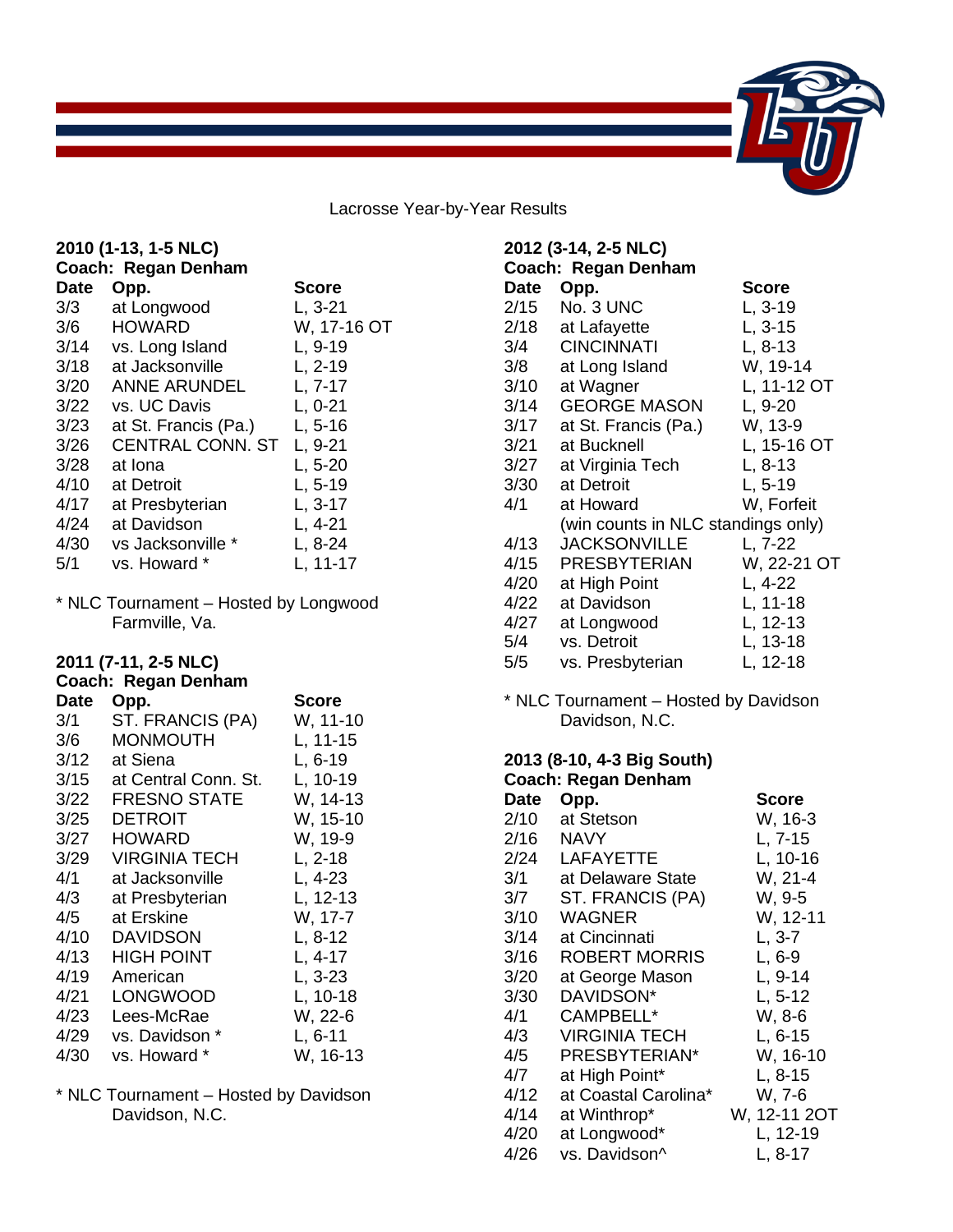\*Big South Conference Game ^Big South Lacrosse Championship Semifinals – Hosted by Davidson Davidson, N.C.

## **2014 (2-16, 1-6 Big South) Coach: Kelly Nangle**

| <b>Date</b> | Opp.                     | <b>Score</b> |
|-------------|--------------------------|--------------|
| 2/7         | at Richmond              | $L, 7-16$    |
| 2/15        | at Vanderbilt            | $L, 8-20$    |
| 2/18        | at No. 19 Navy           | L, 3-19      |
| 2/21        | ELON                     | W, 13-9      |
| 2/26        | at George Washington     | L, 10-21     |
| 3/5         | GEORGE MASON             | L, 8-16      |
| 3/9         | <b>OLD DOMINION</b>      | L, 9-11      |
| 3/15        | at La Salle              | L, 10-11     |
| 3/22        | at Robert Morris         | $L, 9-10$    |
| 4/2         | at Virginia Tech         | L, 7-18      |
| 4/4         | at Campbell*             | L, 14-18     |
| 4/6         | at Presbyterian*         | W, 20-10     |
| 4/11        | <b>HIGH POINT*</b>       | L, 5-17      |
| 4/13        | <b>COASTAL CAROLINA*</b> | L, 6-7       |
| 4/19        | at Davidson*             | L, 3-16      |
| 4/25        | <b>WINTHROP*</b>         | L, 14-19     |
| 4/27        | LONGWOOD*                | L, 11-12     |
| 4/30        | vs. Davidson^            | L, 10-18     |

\*Big South Conference Game ^Big South Lacrosse Championship Quarterfinals – Hosted by Davidson Davidson, N.C.

## **2015 (9-11, 5-2 Big South)**

| <b>Coach: Kelly Nangle</b> |                                 |              |  |
|----------------------------|---------------------------------|--------------|--|
| <b>Date</b>                | Opp.                            | <b>Score</b> |  |
| 2/6                        | <b>VIRGINIA TECH</b>            | L, 11-15     |  |
| 2/13                       | <b>NAVY</b>                     | $L, 6-21$    |  |
| 2/15                       | <b>VANDERBILT</b>               | L, 10-20     |  |
| 2/25                       | <b>GEORGE WASHINGTON</b>        | W, 17-13     |  |
| 2/28                       | <b>RICHMOND</b>                 | L, 10-13     |  |
| 3/9                        | at USC                          | $L, 6-20$    |  |
| 3/13                       | at San Diego State              | L, 12-18     |  |
| 3/18                       | at George Mason                 | W, 11-7      |  |
| 3/25                       | at No. 13 James Madison L, 5-18 |              |  |
| 3/28                       | at Elon                         | $L, 8-13$    |  |
| 4/4                        | CAMPBELL*                       | W, 21-11     |  |
| 4/6                        | <b>COASTAL CAROLINA*</b>        | W, 18-8      |  |
| 4/10                       | at Gardner-Webb*                | W, 23-4      |  |
| 4/12                       | at Presbyterian*                | W, 23-9      |  |
| 4/17                       | <b>HIGH POINT*</b>              | W, 16-15 OT  |  |
| 4/21                       | at Winthrop*                    | $L, 6-17$    |  |
| 4/24                       | at Longwood*                    | $L, 11-13$   |  |
| 4/28                       | GARDNER-WEBB^                   | W, 21-4      |  |
| 5/1                        | vs. Coastal Carolina@           | W, 14-8      |  |
| 5/3                        | vs. Winthrop@                   | L, 8-13      |  |

\*Big South Conference Game ^Big South Lacrosse Championship Quarterfinals – Hosted by Liberty @Big South Lacrosse Championship Semifinals and Finals – Hosted by Winthrop

#### **2016 (5-13, 4-4 Big South) Coach: Kelly Nangle**

|      | oaani iyo iyo iyo iyo |              |
|------|-----------------------|--------------|
| Date | Opp.                  | <b>Score</b> |
| 2/13 | at Virginia Tech      | $L, 4-7$     |
| 2/20 | at Richmond           | $L, 11-16$   |
| 2/24 | VCU                   | W, 19-9      |
| 2/27 | at Navy               | L, 7-21      |
| 3/5  | at Old Dominion       | L, 8-12      |
| 3/9  | vs. No. 6 Notre Dame@ | $L, 2-25$    |
| 3/12 | LEHIGH                | $L, 5-16$    |
| 3/23 | <b>GEORGE MASON</b>   | $L, 7-17$    |
| 3/26 | WILLIAM & MARY        | $L, 5-10$    |
| 3/30 | WINTHROP*             | $L, 6-17$    |
| 4/2  | at Coastal Carolina*  | L, 10-11 OT  |
| 4/6  | LONGWOOD*             | W, 12-11     |
| 4/9  | at Campbell*          | L, 10-11     |
| 4/13 | at High Point*        | $L, 1-19$    |
| 4/16 | GARDNER-WEBB*         | W, 16-10     |
| 4/20 | at Radford*           | W, 20-4      |
| 4/23 | PRESBYTERIAN*         | W, 21-6      |
| 4/30 | at Coastal Carolina^  | L, 8-9 2OT   |

@ Game played in Blacksburg, Va.

\* Big South Conference Game

^ Big South Lacrosse Championship

Quarterfinals – Hosted by Coastal Carolina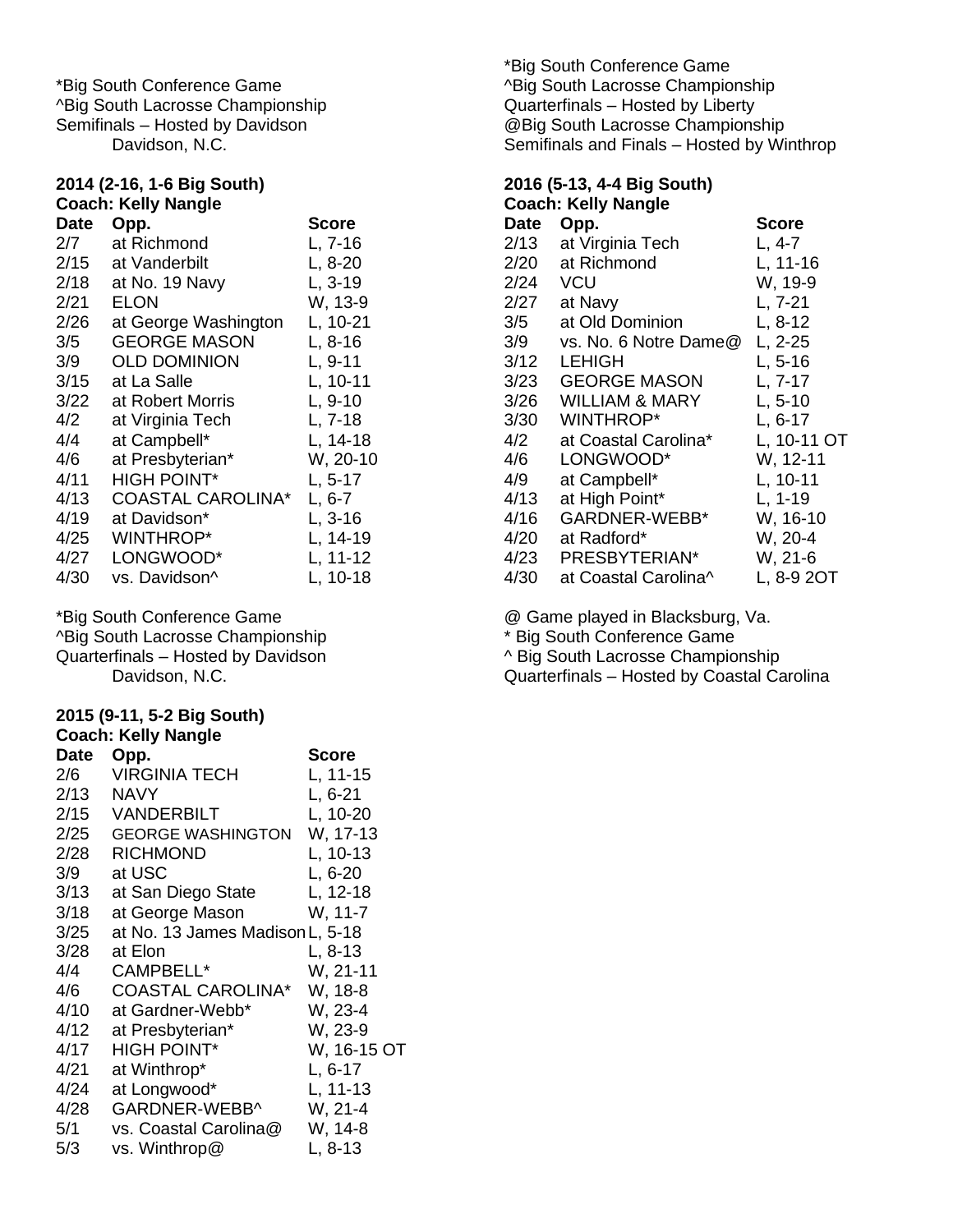## **2017 (6-13, 4-3 Big South) Coach: Kelly Nangle**

|             | Coach: Kelly Nangle  |             |
|-------------|----------------------|-------------|
| <b>Date</b> | Opp.                 | Score       |
| 2/10        | at No. 8 Notre Dame  | $L, 2-18$   |
| 2/12        | at Butler            | W, 16-9     |
| 2/18        | <b>RICHMOND</b>      | $L, 7-18$   |
| 2/22        | NO. 20 VIRGINIA TECH | $L, 2-15$   |
| 2/25        | <b>NAVY</b>          | $L, 4-20$   |
| 3/4         | <b>OLD DOMINION</b>  | L, 8-11     |
| 3/11        | at George Mason      | $L, 10-16$  |
| 3/13        | at Robert Morris     | L, 10-13    |
| 3/22        | at William & Mary    | $L, 2-19$   |
| 3/25        | at VCU               | L, 12-21    |
| 4/1         | at Presbyterian*     | W, 18-8     |
| 4/5         | at Longwood*         | W, 18-8     |
| 4/8         | CAMPBELL*            | L, 11-12 OT |
| 4/12        | at Gardner-Webb*     | W, 21-7     |
| 4/15        | <b>HIGH POINT*</b>   | L, 7-25     |
| 4/19        | RADFORD*             | W, 13-10    |
| 4/22        | at Winthrop*         | L, 13-18    |
| 4/29        | vs. Longwood^        | W, 20-13    |
| 5/5         | vs. High Point@      | L, 9-20     |

\*Big South Conference Game ^Big South Lacrosse Championship Quarterfinals – Hosted by Liberty @Big South Lacrosse Championship Semifinals and Finals – Hosted by High Point

#### **2018 (13-5, 6-1 Big South) Coach: Kelly Nangle**

|             | Coach: Relly Nangle       |           |
|-------------|---------------------------|-----------|
| <b>Date</b> | Opp.                      | Score     |
| 2/10        | at Mercer                 | W, 14-7   |
| 2/18        | at No. 7 North Carolina   | $L, 4-23$ |
| 2/21        | at East Carolina          | W, 15-4   |
| 2/25        | ROBERT MORRIS             | W, 14-9   |
| 2/28        | at Old Dominion           | W, 14-12  |
| 3/3         | at Richmond               | L, 8-12   |
| 3/13        | <b>BUTLER</b>             | W, 17-8   |
| 3/20        | at Arizona State          | W, 15-5   |
| 3/23        | at San Diego State        | L, 10-11  |
| 3/28        | <b>WILLIAM &amp; MARY</b> | W, 11-7   |
| 3/31        | PRESBYTERIAN*             | W, 21-5   |
| 4/4         | GARDNER-WEBB*             | W, 19-8   |
| 4/7         | at No. 19/25 High Point   | L, 4-13   |
| 4/11        | LONGWOOD*                 | W, 22-7   |
| 4/14        | <b>WINTHROP*</b>          | W, 12-11  |
| 4/18        | at Radford*               | W, 19-9   |
| 4/21        | at Campbell*              | W, 13-9   |
| 5/4         | vs. Winthrop@             | L, 10-16  |

\*Big South Conference Game ^Big South Lacrosse Championship @Big South Lacrosse Championship Semifinals and Finals – Hosted by High Point

### **2019 (14-5, 5-1 ASUN) Coach: Kelly Nangle Date Opp. Score** 2/9 at Lehigh W, 15-5 2/15 at Winthrop W, 10-5 2/17 NO. 20 NOTRE DAME L, 10-14 2/23 ELON W, 10-6 2/27 at Robert Morris W, 10-7 3/2 RICHMOND L, 9-10 3/6 EAST CAROLINA W, 18-6 3/9 at Furman W, 14-10 3/16 at Kennesaw State\* W, 16-12 3/22 OLD DOMINION W, 14-8 3/24 STETSON\* W, 21-6 3/31 at Coastal Carolina\* W, 11-10 4/12 ARIZONA STATE W, 14-7 4/14 at Jacksonville\* L, 6-19 4/17 at No. 25 High Point L, 9-14 4/24 at Kent State\* W, 23-6 4/26 HOWARD\* W, 22-0 5/2 vs. Coastal Carolina@ W, 18-8 5/4 vs. Jacksonville@ L, 18-20

\*ASUN Conference Game @ASUN Lacrosse Championship Semifinals and Finals – Hosted by Coastal **Carolina** 

**2020 (3-3) Coach: Kelly Nangle Date Opp. Score** 2/8 at Oregon L, 12-20 2/15 at No. 23 Virginia Tech L, 5-20 2/19 FURMAN W, 16-9 2/26 WINTHROP W, 17-9

2/29 at Richmond L, 9-18

3/5 ROBERT MORRIS W, 14-13 **\***Remainder of the season was cancelled on March 13, 2020 due to health concerns related to the COVID-19 virus